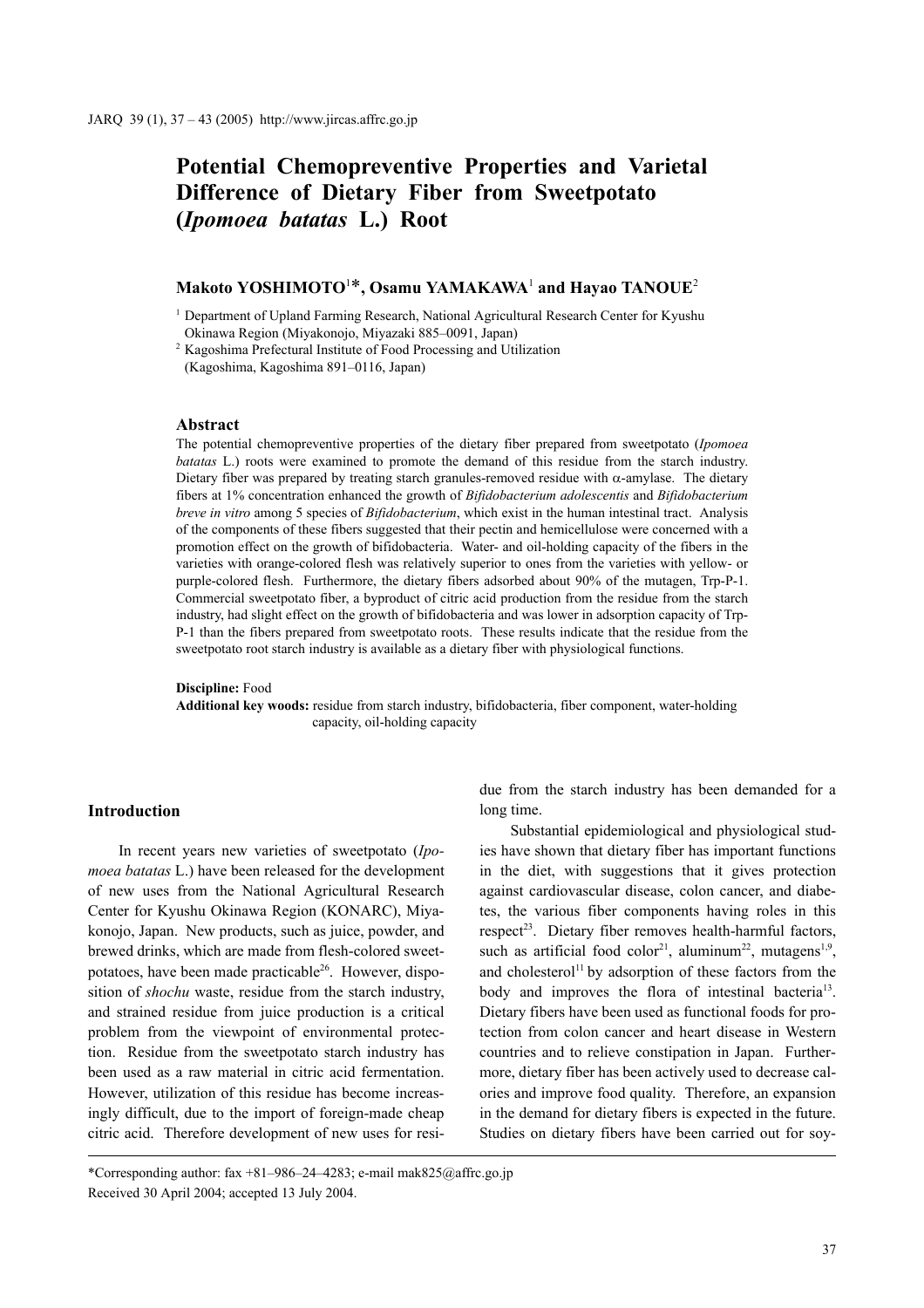bean, rice bran, wheat bran, corn skin, and vegetables<sup>2</sup>. However, the physiological functions of sweetpotato dietary fibers have been little reported so far. Sweetpotato root has a well-balanced content of soluble and insoluble fiber in a ratio of about 1:1 (excluding lignin), unlike wheat bran, which is mainly insoluble fiber<sup>3,7</sup>. This is to say, sweetpotato dietary fiber contains abundant soluble components, pectin or hemicellulose, suggesting that physiological functions may be higher in sweetpotato fibers than in other crops.

In this paper, we describe some potential chemopreventive properties and varietal difference of dietary fiber from sweetpotato root.

# **Materials and Methods**

# **1. Bacteria**

*Bifidobacterium* (*B.*) *bifidum* JCM1254*, B. infantis* JCM1222*, B. breve* JCM1192*, B. longum* JCM1217*, and B. adolescentis* JCM1275 were purchased from the Institute of Physical and Chemical Research, Tsukuba, Japan. Strain TA98 of *Salmonella typhimurium* was supplied by the Institute for Fermentation, Osaka, Japan (IFO).

# **2. Sweetpotato materials and preparation of dietary fibers**

Various kinds of sweetpotato were cultivated in 2000 under the same conditions in an experimental field of KONARC at Miyakonojo, Japan. Preparation method of dietary fiber referred to the reports of Noda et al.<sup>16</sup> and Takamine et al.<sup>20</sup>. About 1 kg of sweetpotato storage root was washed, dice-cut, and homogenized by a mixer with distilled water. The homogenate was crushed by ultrafine friction grinder (Supermasscolloider, Masuko Sangyo Co., Ltd., Saitama, Japan) and put through a 200 mesh sieve. The resultant starch fiber was dehydrated and dried for 24 h at 50ºC. Crude starch fiber was suspended to 1 L of deionized water and the suspension was adjusted to pH 6.3. To this suspension 0.04 mL (120 U) of α-amylase solution (Speedase HS, Nagase Biochemical, Co., Kyoto) was added and digestion was carried out for 30 min at 95ºC. After that, the suspension was cooled at 60ºC and 0.04 mL (280 U) of glucoamylase solution (NEO XL-128, Nagase Biochemical, Co., Kyoto) was added and the reaction was incubated for 6 h at 60ºC. Starch-removed fiber was collected through a 300-mesh sieve and washed thoroughly with deionized water. Resultant fiber was freeze-dried and powdered with a mill.

Commercial sweetpotato fiber, a residue after citric acid production of the residue from the starch industry, was received from Kyushu Kako Co., Kagoshima, Japan.

This fiber was also freeze-dried, ground and used for the experiments.

# **3. Preparation of boiled water-soluble and -insoluble fraction**

Fiber sample (1.5 g) was boiled in 30 mL of deionized water for 10 min. The suspension was centrifuged at  $39,000 \times g$  for 10 min and the supernatant was obtained. The above procedure for the precipitate was repeated once and the supernatants were finally mixed and lyophilized. The resultant insoluble fraction was directly lyophilized and powdered with a mill.

### **4. Fractionation of cell wall materials**

Fiber components were fractionated according to the method of Shibuya and Iwasaki<sup>19</sup>. Fiber  $(1.5 \text{ g})$  was treated with 300 mL of  $0.25\%$  (NH<sub>4</sub>)<sub>2</sub>C<sub>2</sub>O<sub>4</sub> solution at 90°C for 3 h. The mixture was filtered with a G-3 glass filter, and the filtrate was dialyzed against distilled water and freeze-dried to obtain the pectin fraction, while the residue was washed successively with distilled water, methanol, and acetone and air-dried. This residue was then treated with 4 M KOH containing  $0.1\%$  NaBH<sub>4</sub>, incubated at room temperature for 24 h, and filtered. The alkaline extract was neutralized with  $CH_3COOH$ , dialyzed against distilled water, and freeze-dried to give the hemicellulose fraction. The residue was again washed with distilled water, methanol, and acetone and air-dried to give the  $\alpha$ -cellulose fraction.

# **5. Adsorption of Trp-P-1 by the fiber**

Fiber sample (20 mg/mL) and Trp-P-1 (25 µg/mL, 3-amino-1,4-dimethyl-5*H*-pyrido-(4,3-*b*)indol, Wako Pure Chemical Industries Ltd., Osaka Japan) were mixed in 5 mL of 10 mM potassium phosphate buffer (pH 7.0) and incubated at 37ºC for 1 h. After that, the mixture was centrifuged at  $1,500 \times g$  for 10 min and the supernatant was obtained. The precipitate was mixed with the same volume of the buffer and the remaining Trp-P-1 was reextracted by the same procedure. The combined supernatants were diluted to 33 times the initial volume for the mutagenicity assay and the mutagenic activity was evaluated by the Ames method using *Salmonella typhimurium* TA9825.

### **6. Measurement of bifidobacterial growth**

Bifidobacteria were precultured in MRS medium (Oxoid Ltd., Hampshire, England) with the anaerobic jar, Gas Pack (Oxoid Ltd., Hampshire, England) at 37ºC for 72 h. Effect of the fiber on bifidobacterial growth was determined in Peptone-Yeast-Fildes (PYF) medium<sup>8</sup>. PYF medium consists of 10 g Trypticase Peptone (BBL,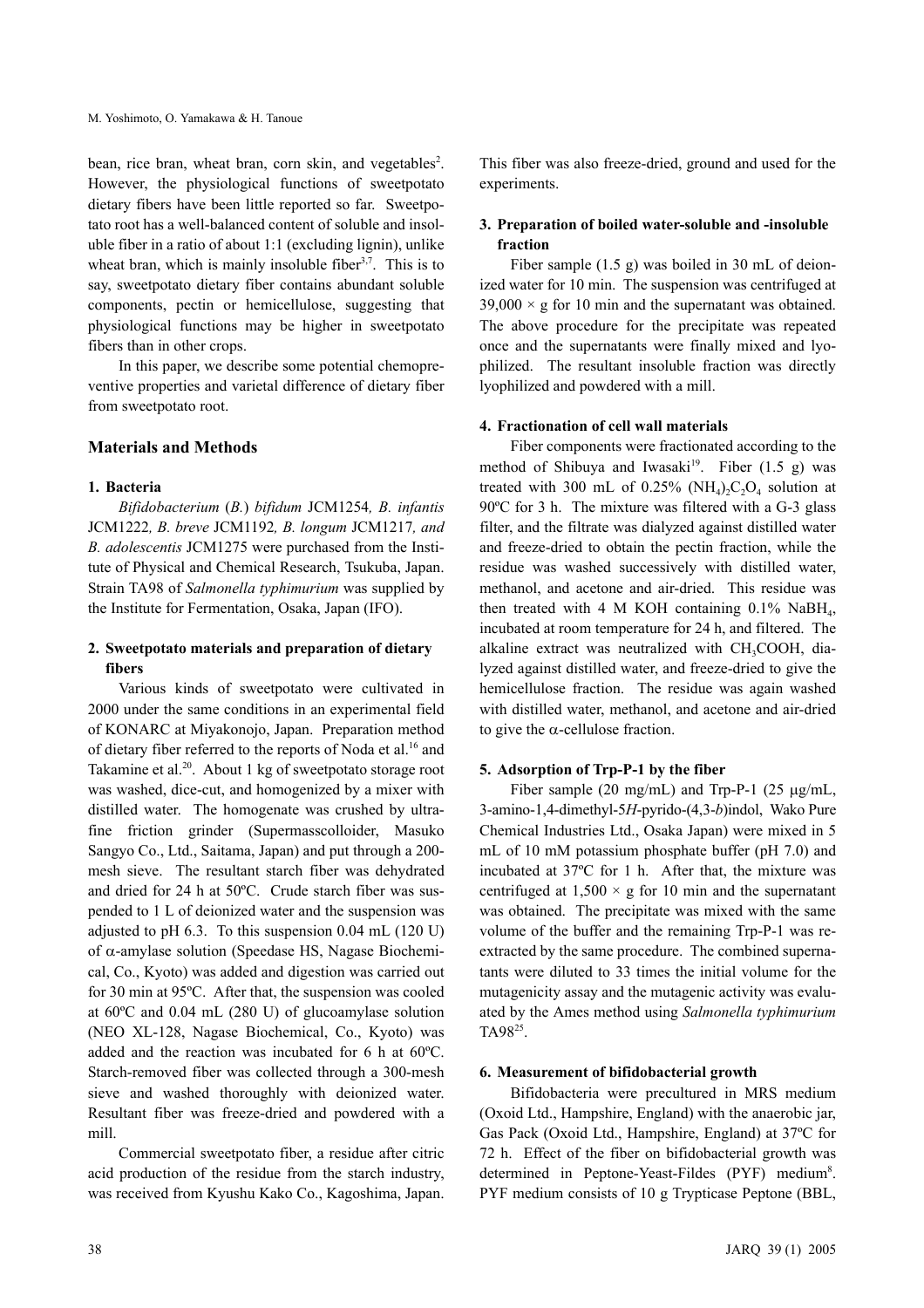| Sample              | Growth of Bifidobacterium <sup>a)</sup> |            |          |             |           |
|---------------------|-----------------------------------------|------------|----------|-------------|-----------|
|                     | B. adolescentis                         | B. bifidum | B. breve | B. infantis | B. longum |
| Koganesengan        | $^{++}$                                 |            | $^{++}$  |             |           |
| J-Red               |                                         |            | 士        |             | $^{+}$    |
| Kyushu 124          | $^{++}$                                 |            | $^{++}$  | 士           |           |
| Ayamurasaki         | $^{++}$                                 |            | $^{++}$  |             | $^{+}$    |
| Kokei 14            | $^{+}$                                  |            | $^{+}$   |             |           |
| Konahomare          | $^{++}$                                 |            | $^{++}$  |             |           |
| Commercial SP fiber |                                         |            |          |             |           |
| Glucose             | $^{+++}$                                | $^{+++}$   | $^{+++}$ | $^{+++}$    | $^{+++}$  |

**Table 1. Effect of sweetpotato fiber on growth of** *Bifidobacterium*

a): Bacterial fermentation was evaluated by the pH of the broth (the mean of three experiments) after cultivation.  $-$ : 6<pH,  $\pm$ : 5.5<pH<6.0, +: 5.0<pH<5.5, ++: 4.5<pH<5.0, +++: pH<4.5.

Becton Dickinson & Company, Cockeysville, MD, USA), 5 g yeast extract (Difco Lab., Detroit, MI, USA), 0.5 g L-cysteine hydrochloride, 40 mL digested horse blood, and 40 mL salt solution per 1 L. Salt solution contains 0.2 g CaCl<sub>2</sub>, 0.2 g MgSO<sub>4</sub>·7H<sub>2</sub>0, 1.0 g KH<sub>2</sub>PO<sub>4</sub>, 1.0  $g K<sub>2</sub>HPO<sub>4</sub>$ , 10 g NaHCO<sub>3</sub>, and 2.0 g NaCl in 1 L deionized water (pH 7.6). Fiber sample was added to PYF medium of 10 mL at a final concentration of 1% and glucose was added as a positive control at the same concentration. The medium containing the fiber sample or glucose was autoclaved and cooled at room temperature. Precultured *Bifidobacterium* suspension of 10 µL was added to the medium containing the sample or glucose and was incubated with the Gas pack at 37ºC for 72 h. The growth of bacteria was evaluated by the lowering of pH, which was caused by acid production with *Bifidobacterium* growth.

#### **7. Measurement of water- and oil-holding capacity**

Water- and oil-holding capacity of the fibers was measured according to a modification of the centrifugation method of McConnell et al.<sup>12</sup>. The fiber sample of 0.3 g was weighed precisely in a 50 mL centrifugal tube and rapeseed oil (Nacalai Tesque, Inc., Kyoto, Japan) or water was added in order for the tube contents to weigh 30 g. The mixture was suspended with the Polytron homogenizer (PT-MR 3000, Kinematica AG., Littau, Switzerland) at 12,000 rpm for 10 sec. The suspension was centrifuged at 46, 417, 1,670, and 4,100  $\times$  g for 30 min and the resultant precipitate was weighed. Waterand oil-holding capacities were shown by the weight of the water or oil that 1 g of dry fiber could hold.

#### **Results**

# **1. Effect of sweetpotato fiber on the growth of**  *Bifidobacterium*

The results of fermentation of the fibers from 6 varieties, Koganesengan (yellow-colored flesh), J-Red (orange-colored flesh), Kyushu 124 (yellow-colored flesh), Ayamurasaki (purple-colored flesh), Kokei 14 (yellow-colored flesh), Konahomare (yellow-colored flesh), commercial sweetpotato fiber, and glucose are shown in Table 1. Fiber sample and glucose were added to the medium at a concentration of 1%. Fermentation of the materials by the bifidobacteria was evaluated by measuring the pH of the incubated media. The pH was scored in the following manner:  $-$ ,  $6$  $pH$ ;  $\pm$ ,  $5.5$  $pH$  $<$ 6.0; +, 5.0<pH<5.5; ++, 4.5<pH<5.0; +++, pH<4.5. Commercial sweetpotato and J-Red fiber had no effect on the growth of the 5 species of *Bifidobacterium*. *B. adolescentis* and *B. breve* fermented effectively Koganesengan, Kyushu 124, Ayamurasaki, and Konahomare fibers, and glucose. Kokei 14 fiber was slightly fermented by *B. adolescentis* and *B. breve*. These results suggest that sweetpotato fibers are fermented by limited numbers of bifidobacteria and furthermore there is a varietal difference of the sweetpotato dietary fiber on the promoting effect.

Pectin substance is solubilized by steaming or boiling of the fiber<sup>10,22</sup>. Accordingly Ayamurasaki fiber was fractionated to water-soluble and -insoluble fractions by boiling. Fermentation of these fractions and non-treated fiber by *B. adolescentis* was compared (Table 2). Each sample was added to the medium at a final concentration of 1%. *B. adolescentis* effectively fermented the boiling water-soluble fraction as well as glucose, while the boiling water-insoluble fraction had no effect on *B. adolescentis* fermentation. Growth-promoting effect was higher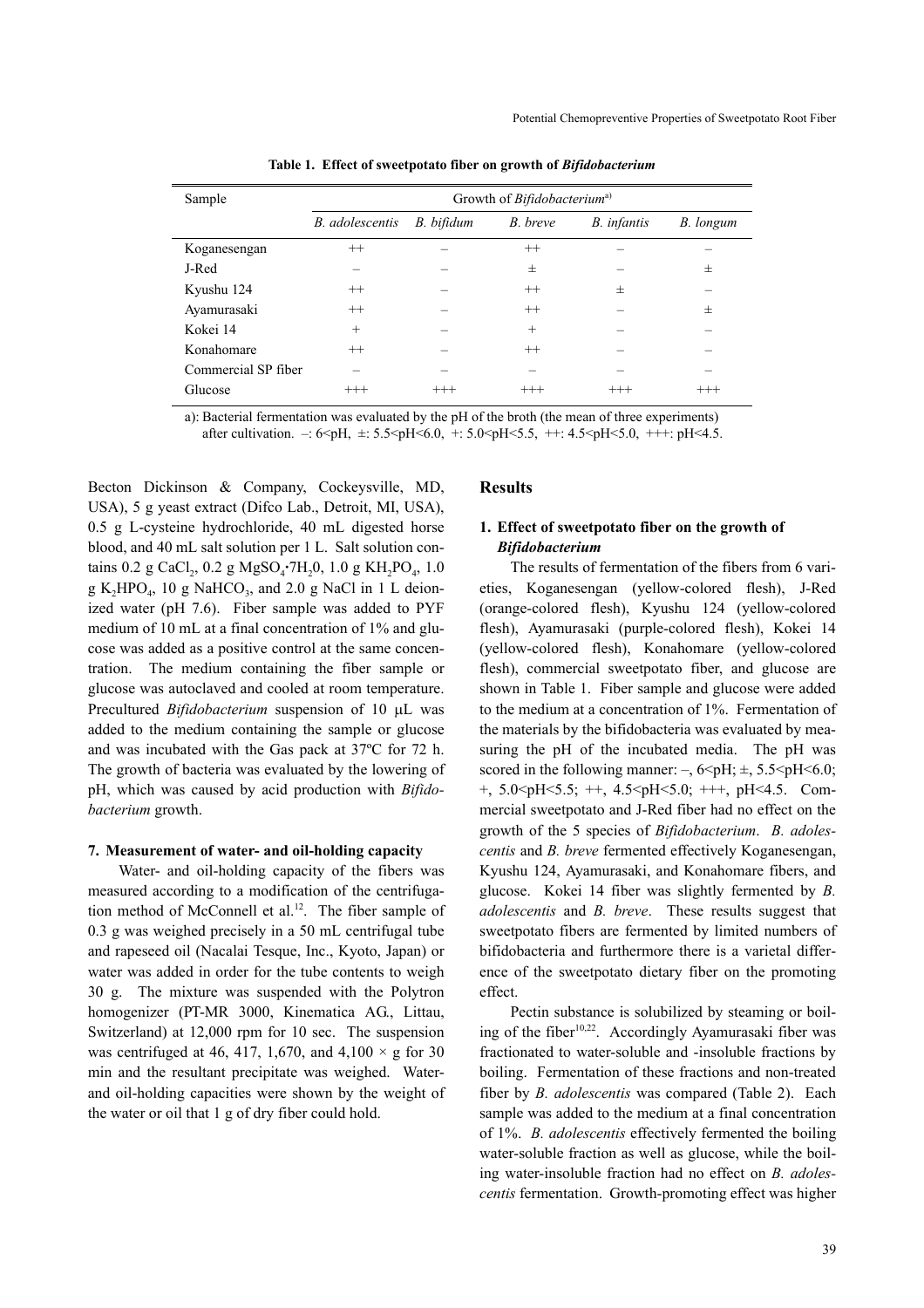in boiling water-soluble fraction than Ayamurasaki fiber itself.

### **2. Content of pectin, hemicellulose, and cellulose of sweetpotato and commercial fiber**

Content of pectin, hemicellulose, and cellulose from the fibers from 6 varieties, Koganesengan, J-Red, Kyushu 124, Ayamurasaki, Kokei 14, Konahomare, and commercial sweetpotato fiber are shown in Table 3. Pectin, hemicellulose, and cellulose content varied 167–366 mg/g dry weight (DW), 89–397 mg/g DW, and 199–600 mg/g DW, respectively. These results suggest a varietal difference between the contents of pectin, hemicellulose, and cellulose. Pectin, hemicellulose, and cellulose contents of the commercial sweetpotato fiber were 44 mg/g DW, 121 mg/g DW, and 639 mg/g DW, respectively. Pectin and hemicellulose contents were much less in the commercial sweetpotato fiber than those prepared from 6 kinds of varieties.

### **3. Relationship between fiber components and bifidobacterial fermentation**

The correlation between *B. adolescentis* growth and the fiber components was evaluated by the pH lowering of three days-fermented medium in order to clarify the relationship between the growth-promoting activity and fiber components (Table 4). Pectin ( $r = -0.665$ ) and hemicellulose ( $r = -0.489$ ) contents correlated recipro-

**Table 2. Effect of supernatant or precipitate centrifuged after boiling of Ayamurasaki fiber on growth of** *B. adolescentis*

| Sample                      | Growth of <i>B. adolescentis<sup>a)</sup></i> |
|-----------------------------|-----------------------------------------------|
| Non-treatment fiber         | $^{++}$                                       |
| Supernatant of boiled fiber | $^{+++}$                                      |
| Precipitate of boiled fiber |                                               |
| Addition of glucose         | $^{+++}$                                      |
| Non addition of glucose     |                                               |

a): Bacterial fermentation was evaluated by the pH of the broth (the mean of three experiments) after cultivation.

 $-$ : 6  $\phi$ H,  $\pm$ : 5.5  $\phi$ H  $\leq$  6.0,  $+$ : 5.0  $\phi$ H  $\leq$  5.5,  $+$ : 4.5  $\phi$ H $\leq$  5.0,  $++$ : pH $\leq$  4.5.

| Table 3. Varietal difference of pectin, hemicellulose, and cellulose contents from |  |  |
|------------------------------------------------------------------------------------|--|--|
| sweetpotato fiber                                                                  |  |  |

| Fiber sample        | Content of fiber components <sup>a)</sup><br>$(mg/g$ fiber DW) |               |           |
|---------------------|----------------------------------------------------------------|---------------|-----------|
|                     | Pectin                                                         | Hemicellulose | Cellulose |
| Koganesengan        | 167                                                            | 397           | 199       |
| J-Red               | 215                                                            | 89            | 600       |
| Kyushu 124          | 366                                                            | 109           | 293       |
| Ayamurasaki         | 353                                                            | 135           | 275       |
| Kokei 14            | 240                                                            | 238           | 368       |
| Konahomare          | 195                                                            | 323           | 402       |
| Commercial SP fiber | 44                                                             | 121           | 639       |

a): Content of pectin, hemicellulose, and cellulose are the means of three experiments.

**Table 4. Correlation coefficient between the pH of the medium after three-days fermentation and the content of the fiber components**

| Fiber component           | Correlation coefficient (r) |  |  |
|---------------------------|-----------------------------|--|--|
| Pectin                    | $-0.665$                    |  |  |
| Hemicellulose             | $-0.489$                    |  |  |
| Pectin plus hemicellulose | $-0.934$                    |  |  |
| Cellulose                 | 0.923                       |  |  |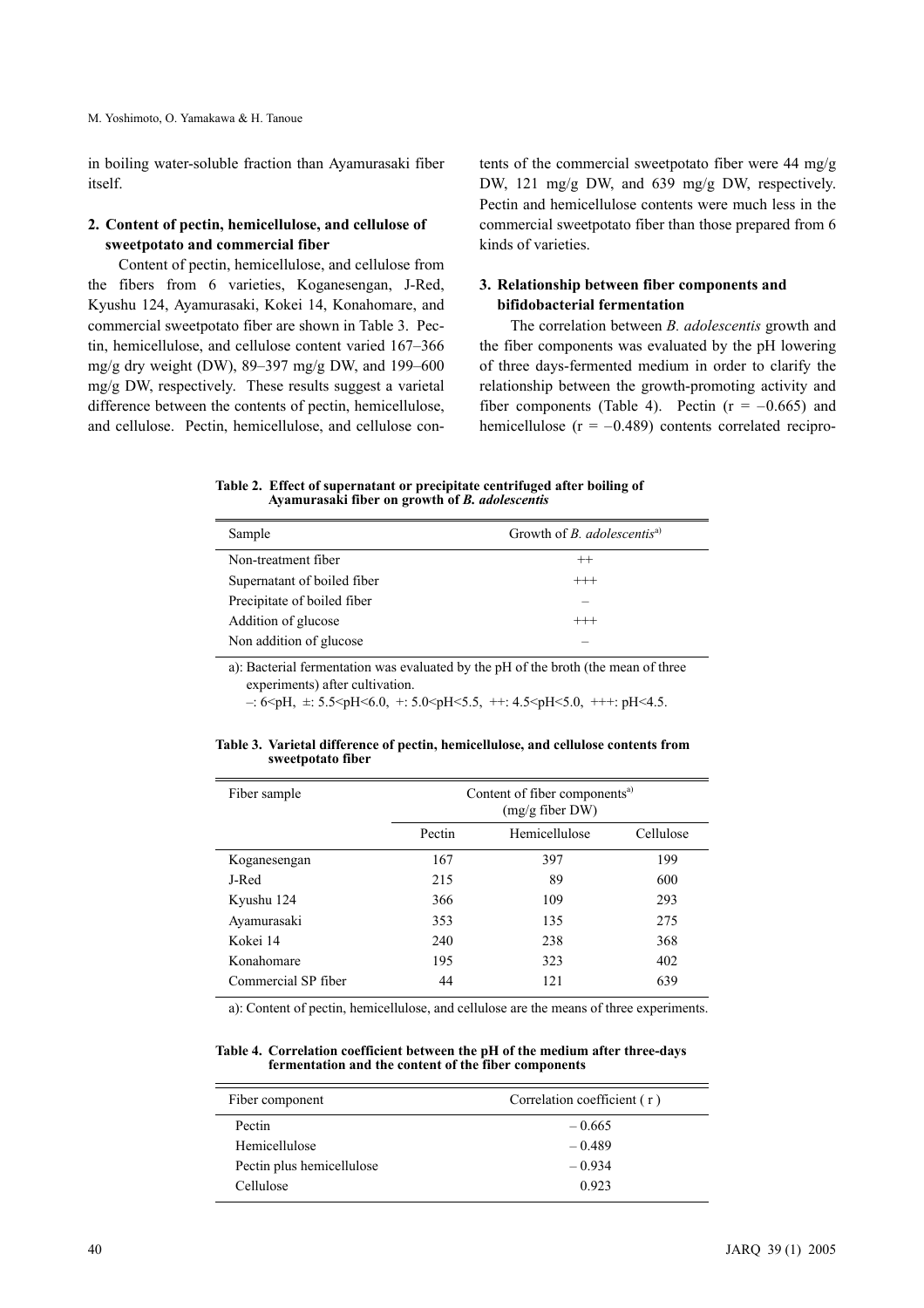Potential Chemopreventive Properties of Sweetpotato Root Fiber

cally with the lowering of the pH in the medium after three days-fermentation. Furthermore correlation coefficient between total contents of pectin and hemicellulose and the pH values was  $-0.934$ . The correlation of cellulose  $(r = 0.923)$  content with the decrease of the pH was positive. These results suggest that both pectin and hemicellulose promote the growth of *B. adolescentis* and *B. breve*. The correlation of pectin content was higher than that of the hemicellulose, indicating that pectin is more effectively concerned with the growth-promoting effect of the bifidobacteria than hemicellulose.

# **4. Water- and oil-holding capacity of sweetpotato fiber**

Correlation of water-holding capacity with oil-holding capacity of sweetpotato fiber  $(n = 18)$  and commercial fiber is shown in Fig. 1. Flesh color differed by variety and line. Nine varieties with orange-colored flesh, 5 varieties with purple-colored flesh, and 4 varieties with yellow-colored flesh, were used for this experiment. Water-holding capacity correlated with oil-holding capacity  $(r = 0.636)$ . Oil-holding capacity of the fibers from the varieties with purple- and yellow-colored flesh was about 7–16 g/g DW, while oil-holding capacity of the fibers from the varieties with orange-colored flesh was about 19–25 g/g DW. Water-holding capacity of the fibers from the varieties with yellow- and orange-colored flesh was about  $17-25$  g/g DW and about  $30-43$  g/g DW, respectively. Further, water-holding capacity of the fibers from the varieties with purple-colored flesh was about 31–51 g/g DW except for Ayamurasaki (about 10 g/g DW). Water- and oil-holding capacities of the commercial sweetpotato fiber were the same degree as Ayamurasaki. Water- and oil-holding capacity of the fibers from the varieties with orange-colored flesh was relatively superior to ones from yellow- or purple-colored flesh. A variety with an excellent capacity of water holding was observed in those with purple-colored flesh.



### **Fig. 1. Relationship between the water- and oil-holding capacity of sweetpotato fiber**



### **5. Adsorption of Trp-P-1 by sweetpotato fiber**

Trp-P-1 is a mutagenic pyrolysate of tryptophan, which was first isolated from broiled beef and demonstrated to be carcinogenic in rats<sup>15</sup>. Adsorption of Trp-P-1 by the sweetpotato fiber was determined by the Ames method of the mutagen remaining in the resultant supernatant after the centrifugation of the mixture of the mutagen and the fiber. Adsorption rate of Trp-P-1 by Shiroyutaka, Koganesengan, Kyushu 124, and the commercial sweetpotato fiber is shown in Table 5. Shiroyutaka, Koganesengan, and Kyushu 124 fiber adsorbed 87– 89% of the added mutagen, while the commercial sweetpotato fiber adsorbed 56%.

| Sample                       | $His+$ revertants /plate <sup>a)</sup> | Adsorption rate $(\%)^{\text{b}}$ |
|------------------------------|----------------------------------------|-----------------------------------|
| None                         | $1,036 \pm 36$                         |                                   |
| Shiroyutaka                  | $132 \pm 4$                            | 87                                |
| Koganesengan                 | $112 \pm 6$                            | 89                                |
| Kyushu 124                   | $112 \pm 18$                           | 89                                |
| Commercial sweetpotato fiber | $459 \pm 60$                           | 56                                |

**Table 5. Adsorption of Trp-P-1 to sweetpotato fiber**

a): Each value represents the mean  $\pm$  S.D. of triplicate plates. The values shown have had the spontaneous mutation frequency subtracted.

b): Adsorption rate  $(\%) = (1 - y/x) \times 100$ .

y: Number of His<sup>+</sup> revertants /plate at no addition of the fiber.

x: Number of His<sup>+</sup> revertants /plate at addition of the fiber.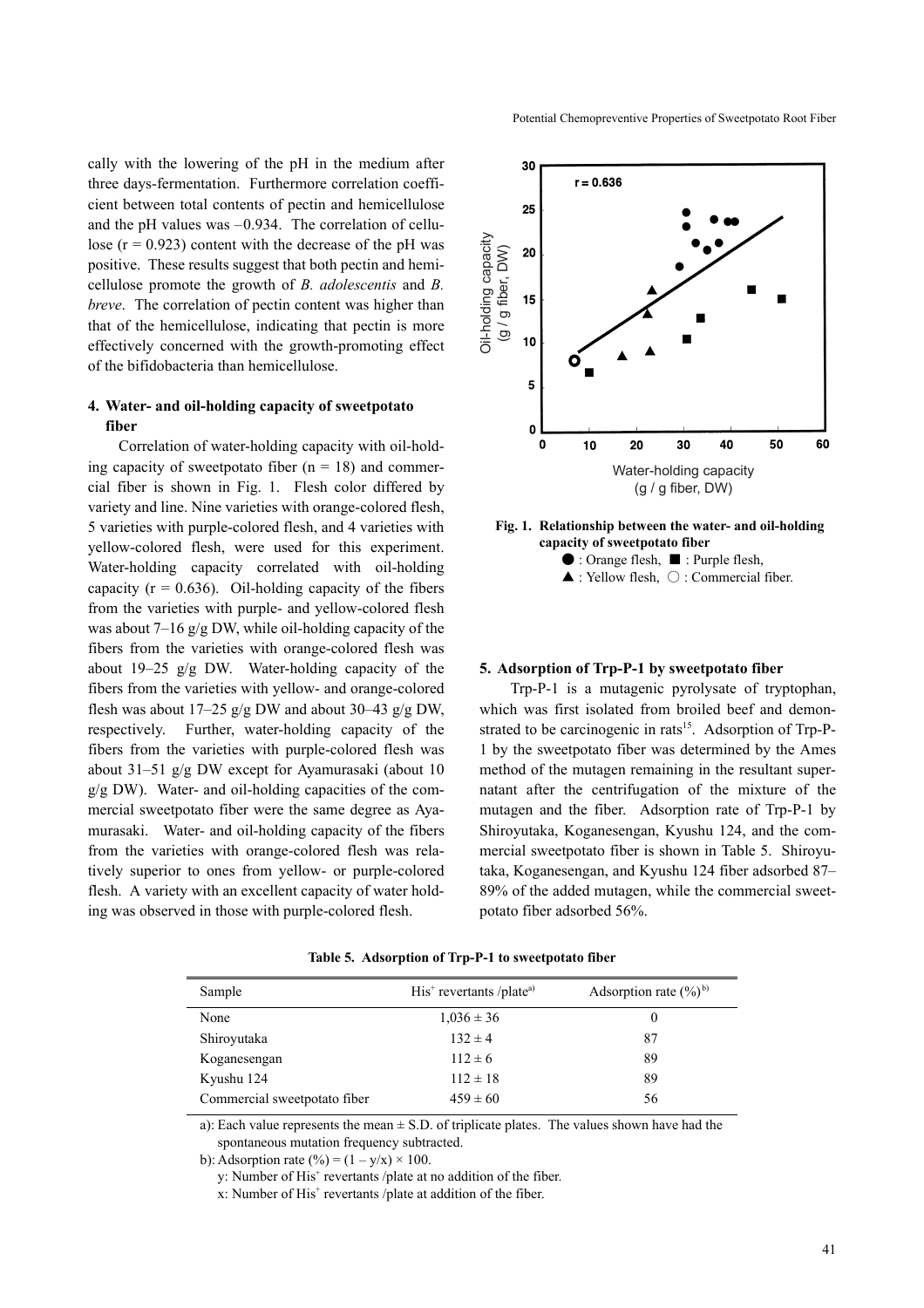### **Discussion**

Potential chemopreventive properties and varietal difference of dietary fiber from sweetpotato roots were examined to develop new uses of the residue from the starch industry. A predominantly bifidobacterial flora is considered to inhibit the growth of harmful bacteria such as pathogenic strains and protect infants against gastrointestinal diseases $14$ . Consequently, factors that stimulate the growth of bifidobacteria appear to be promising effective substances for the maintenance of intestinal homeostrains. Sweetpotato fibers promoted effectively the growth of *B. adolescentis* and *B. breve* among 5 species of *Bifidobacterium* which exist in the human intestinal tract (Table 1). Boiling-soluble fraction of the Ayamurasaki fiber promoted more effectively the growth of *B. adolescentis* than the fiber itself (Table 2), suggesting that pectin may be the promoting factor of bifidobacteria. This is also consistent with the relationship between the fiber components and the growth promotion of bifidobacteria (Tables 3 & 4). A recent study demonstrated that among the root crops, sweetpotato cell wall material had the highest amount of the pectin fraction<sup>18</sup>. These data indicate that the sweetpotato fiber is available as physiologically functional material.

The water-holding capacity of dietary fiber is thought to be an important determinant of faecal bulking and intestinal transit times with influence on gastrointestinal disease<sup>4,6,24</sup>. The present data showed that sweetpotato fiber had excellent capacities and these depended on the varieties. Takamine et al. indicated that the waterand oil-holding capacity of the dietary fiber made from residue of the sweetpotato root starch industry was superior to some commercial dietary fiber, corn and beet fiber<sup>20</sup>. High oil-holding capacity means various kinds of mutagens and cholesterol can be adsorbed effectively, because most of these components are lipophilic. Sweetpotato fiber is by far the most effective binder of cholesterol at 30%, cassava fraction at 3%, citrus pectin at 8% and the majority of samples at <20% for 28 fiber samples from a variety of commonly consumed tropical fruits and vegetables including sweetpotato<sup>11</sup>. It has been suggested that pectin with high methoxyl content is important in reducing serum cholesterol<sup>14</sup>. The methoxyl content of sweetpotato pectin was high at 9.7% of a cold water extract, the highest being for onion at 11% and wheat bran having only 0.1% in a study with a series of fruits and vegetables<sup>5</sup>. These reports reveal that sweetpotato dietary fiber is an effective agent for lowering cholesterol levels.

Some types of dietary fiber adsorb mutagenic agents $17$ , which would lead to their excretion in the feces and decrease their contact with colonic mucosal cells. Shiroyutaka, Koganesengan, and Kyushu 124 fiber adsorbed about 90% of the added mutagen, while the commercial sweetpotato fiber adsorbed 56%. Lower adsorption capacity of the commercial sweetpotato fiber seems to be caused by low content of pectin and hemicellulose. This is also supported by the report that cotton fiber containing cellulose as a main component slightly adsorbed  $Trp-P-1<sup>1</sup>$ .

Commercial sweetpotato dietary fiber has been made mainly from residue from the starch industry of Koganesengan roots through citric acid production. However, the commercial sweetpotato fiber was relatively much lower in physiological functions than that prepared directory from Koganesengan roots. These results agreed well with the report of Salvador et al. that although commercial sweetpotato fiber was mainly composed of the cellulose fraction, small but significant amounts of the pectin and hemicellulose fractions were present as well<sup>18</sup>. Commercial sweetpotato fiber is prepared by treatment of the residue, after extraction of citric acid, with 0.25% NaOH and subsequent bleaching with NaOCl. Citric acid fermentation and this treatment seem to result in a decrease of pectin or hemicellulose in the commercial sweetpotato fiber and this thinking is supported by the component comparison between the commercial sweetpotato fiber and that of Koganesengan (Table 3).

In conclusion, our data showed that residue from the sweetpotato root starch industry was available as dietary fiber with physiological functions. However, the fiber used in this experiment was lyophilized samples and therefore the physiological functions were higher. Takamine et al. has revealed that heat drying of the sweetpotato fiber extremely lowers water- and oil-holding capacity<sup>20</sup>. In the future the development of a drying method for the dietary fiber is necessary.

### **References**

- 1. Barnes, W. A. et al. (1983) In vitro binding of the food mutagen 2-amino-3-methylimidazo-[4,5-*f*`]quinoline to dietary fibers. *JNCI*, **70**, 757–760.
- 2. Egoshi, K. et al. (1996) Adsorption of heterocyclic amines by insoluble dietary fiber. *Shokuhin Eiseigaku Zasshi (J. Food Hyg. Soc. Jpn.),* **37**, 114–118 [In Japanese with English summary].
- 3. Englyst, H. N. et al. (1988) Dietary fiber (non-starch polysaccharides) in fruit, vegetables and nuts. *J. Hum. Nutr*. *Diet*., **1**, 247–286.
- 4. Gazzaniga, J. M. & Lupton, J. R. (1987) Dilution effect of dietary fiber sources: An in vivo study in the rat. *Nutr. Res*., **7**, 1261–1268.
- 5. Holloway, W. D. (1983) Composition of fruit, vegetable